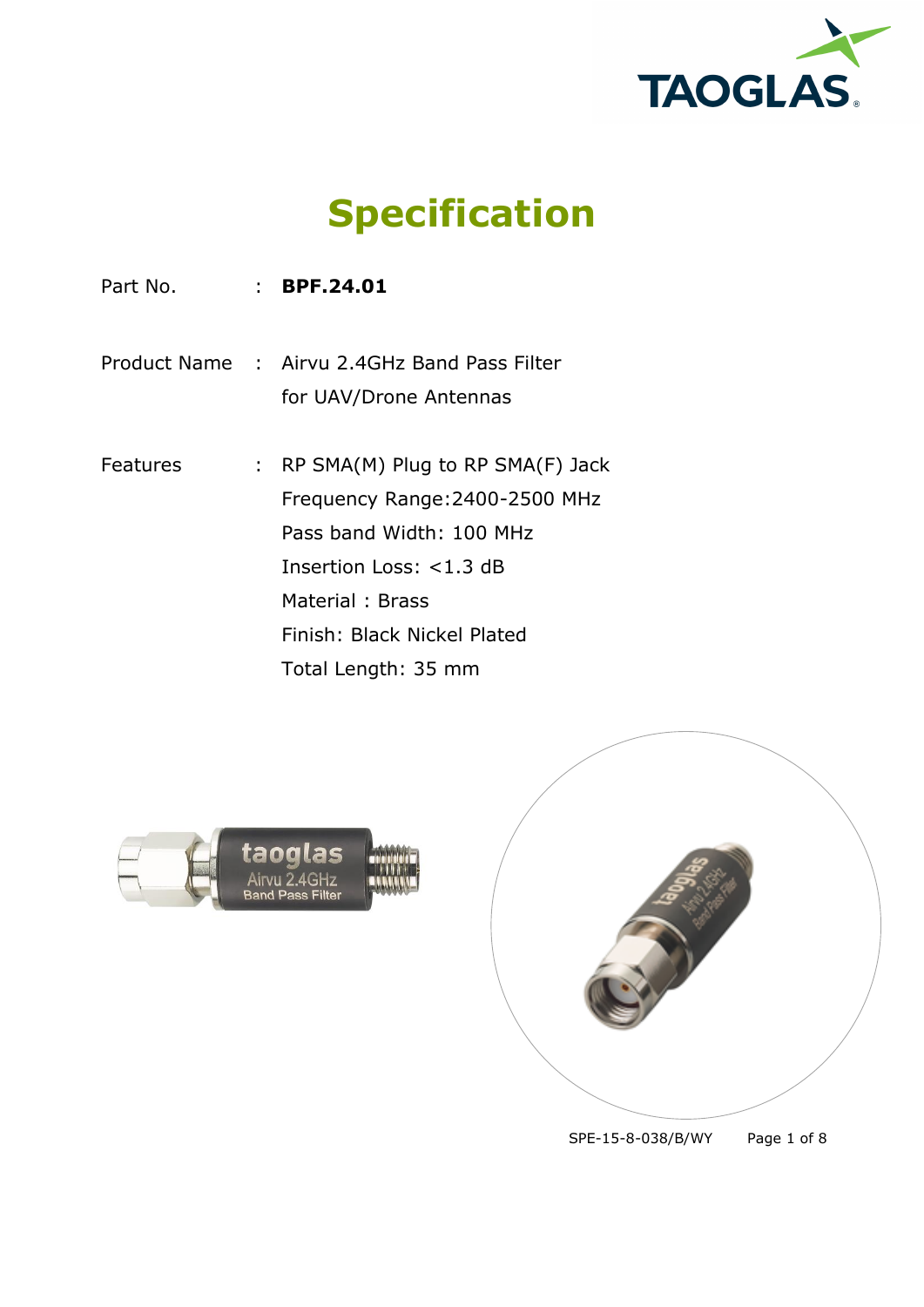

### **1. Introduction**

The Airvu BPF.24 2.4GHz Band Pass Filter is placed on the end of the antenna port to help eliminate or reduce radio interference problems on UAVs and thus optimize radio system performance. It does this in two ways

- 1. It reduces out of band noise entering the receiver causing effects such as reduction of control range
- 2. It reduces the antenna transmissions of out of band noise affecting other circuitry on your UAV (such as disrupting the GPS receiver leading to loss of fix, or a live video stream at 2.4 GHz)

The ceramic filter technology inside the BPF.24 has superior insertion loss and stop band performance than competing LTCC or lumped element filters, while also having good rejection at band edges. It uses a standard RP SMA(M) Plug to RP SMA(F) Jack interface, as most antennas at 2.4GHz have a RP SMA(M) connector. This filter is designed to be easily screwed onto this standard antenna SMA connector.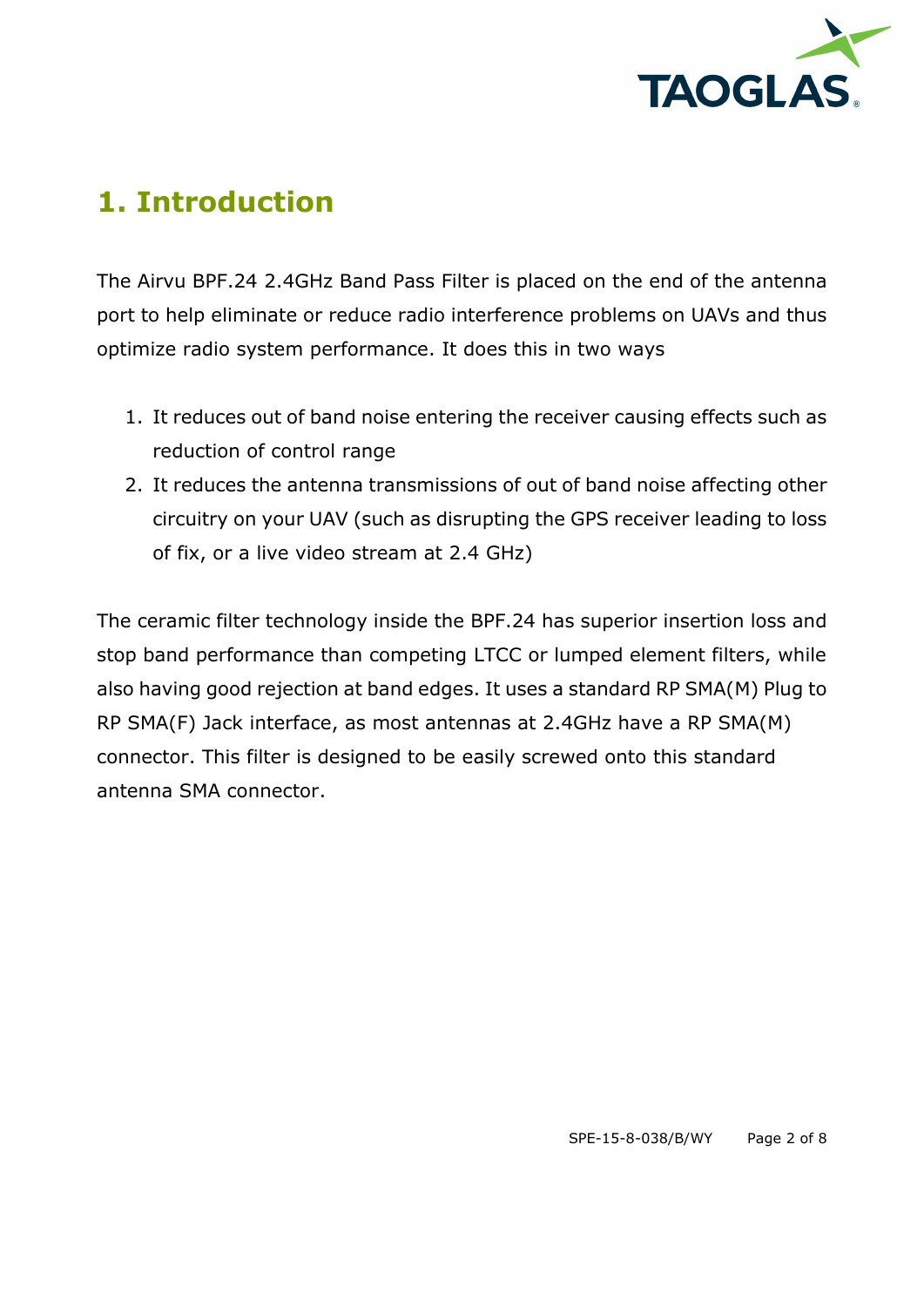

# **2. Specification Table**

| Electrical                   |                  |                        |  |  |  |  |
|------------------------------|------------------|------------------------|--|--|--|--|
| Pass Band Frequency          |                  | 2400 MHz - 2500 MHz    |  |  |  |  |
| Pass band Width              |                  | <b>100 MHz</b>         |  |  |  |  |
| Input / Output Impedance     |                  | 50 Ohm                 |  |  |  |  |
| Max. Input Power             |                  | 10 <sub>W</sub>        |  |  |  |  |
| Pass Band Insertion Loss     |                  | $1.3$ dB max           |  |  |  |  |
| Pass Band Ripple             |                  | $0.8$ dB max           |  |  |  |  |
| Pass Band Return Loss        |                  | 9.6 dB min             |  |  |  |  |
| Stop-Band<br>Attenuation     | at 2033~2098 MHz | 30 dB min              |  |  |  |  |
|                              | at 2100 MHz      | 25 dB min              |  |  |  |  |
|                              | at 2786 MHz      | 15 dB min              |  |  |  |  |
|                              | at 4900~6000 MHz | 15 dB min              |  |  |  |  |
| Mechanical                   |                  |                        |  |  |  |  |
| Connector type               |                  | RP-SMA(M) to RP-SMA(F) |  |  |  |  |
| Weight                       |                  | 8.815g                 |  |  |  |  |
| <b>Dimensions</b>            |                  | 35*10mm                |  |  |  |  |
| Environmental                |                  |                        |  |  |  |  |
| <b>Operating Temperature</b> |                  | -40°C to 85°C          |  |  |  |  |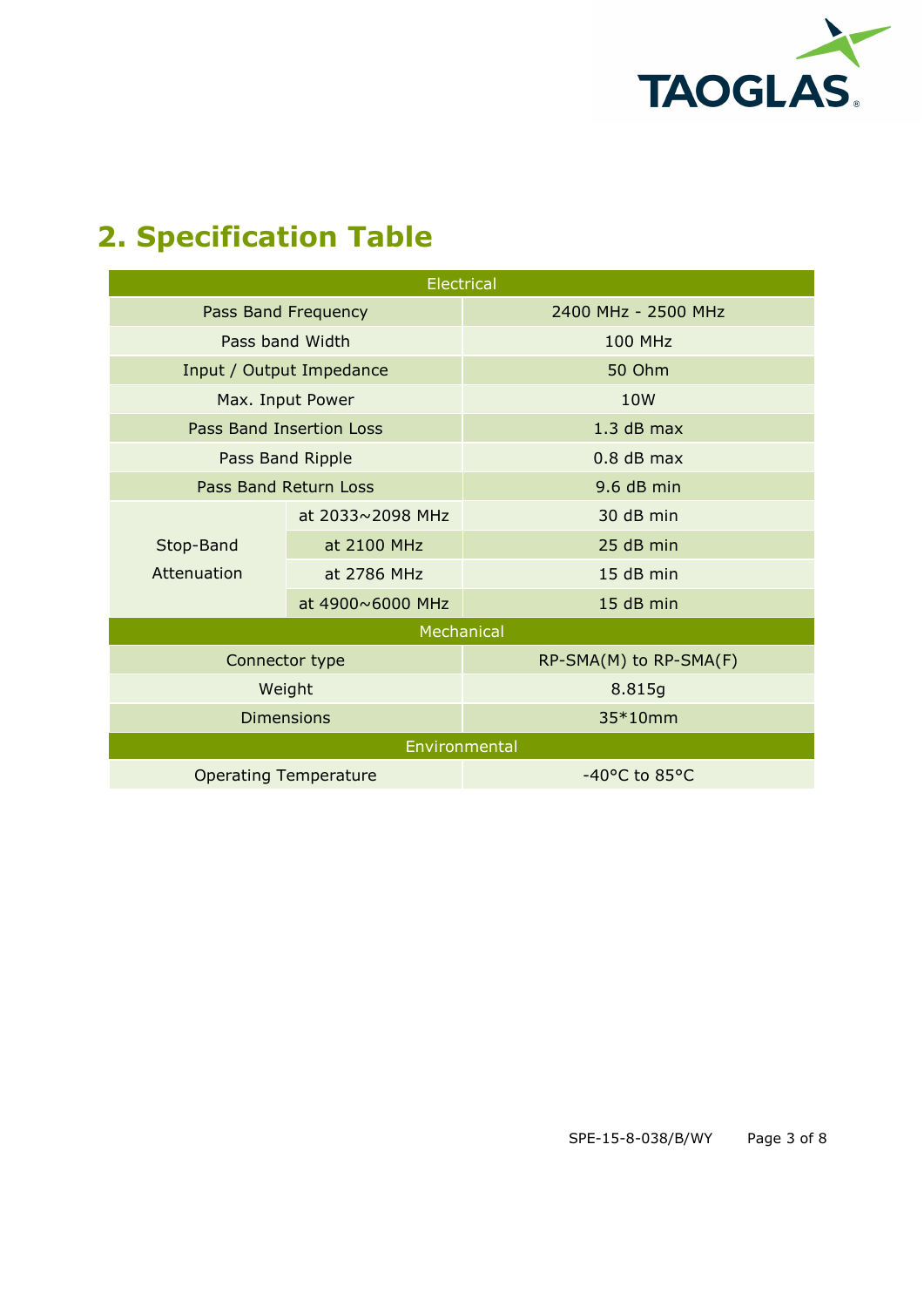

# **3. Electrical Specifications**

**3.1 S21**

### **In Band View**





SPE-15-8-038/B/WY Page 4 of 8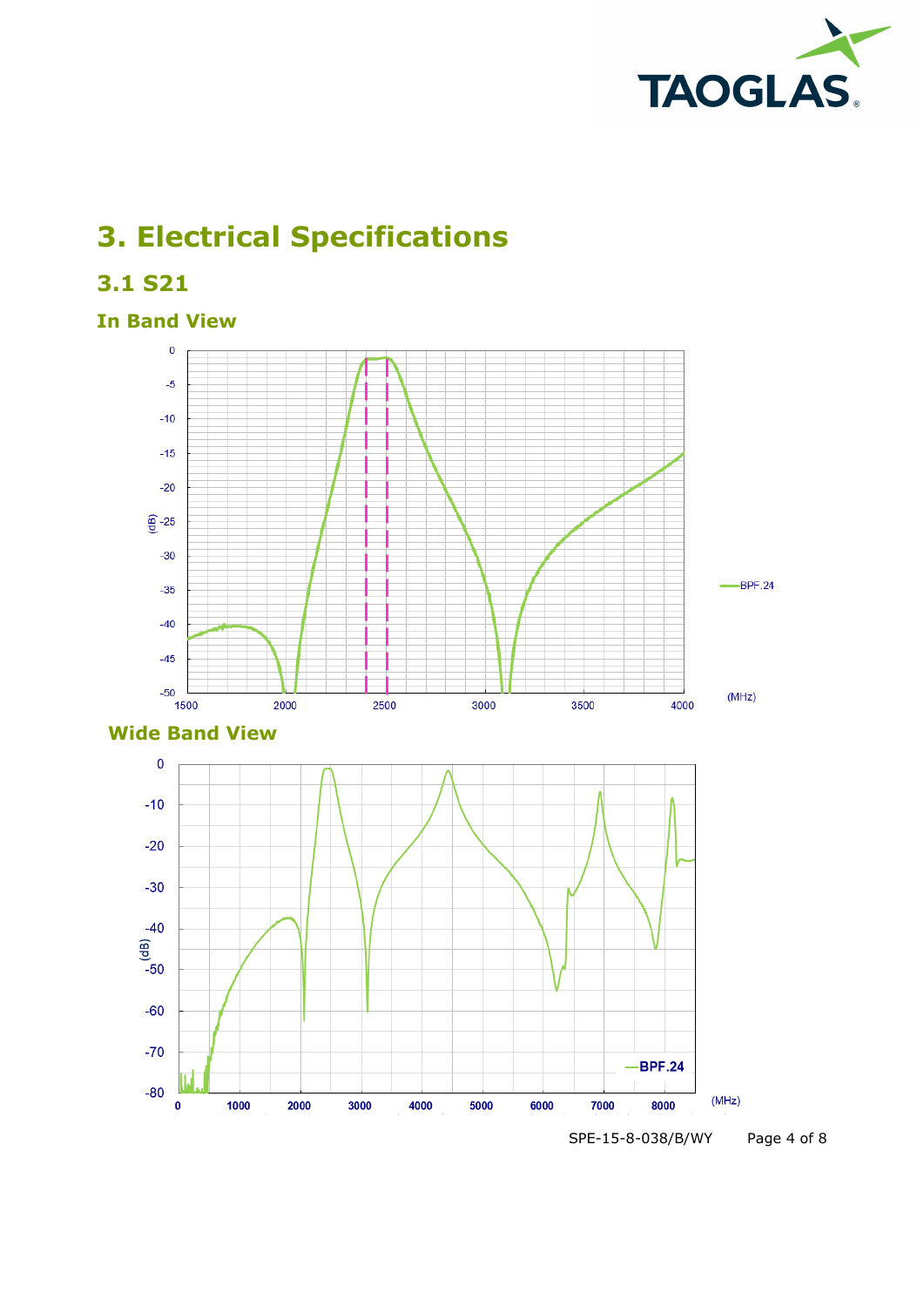

# **4. Mechanical Drawing (unit: mm)**



|                | Name        | Material | Finish          |  |
|----------------|-------------|----------|-----------------|--|
|                | $RP-SMA(M)$ | Brass    | Ni Plated       |  |
| $\overline{2}$ | RP-SMA(F)   | Brass    | Ni Plated       |  |
|                | Shell       | Brass    | Block-Ni Plated |  |

SPE-15-8-038/B/WY Page 5 of 8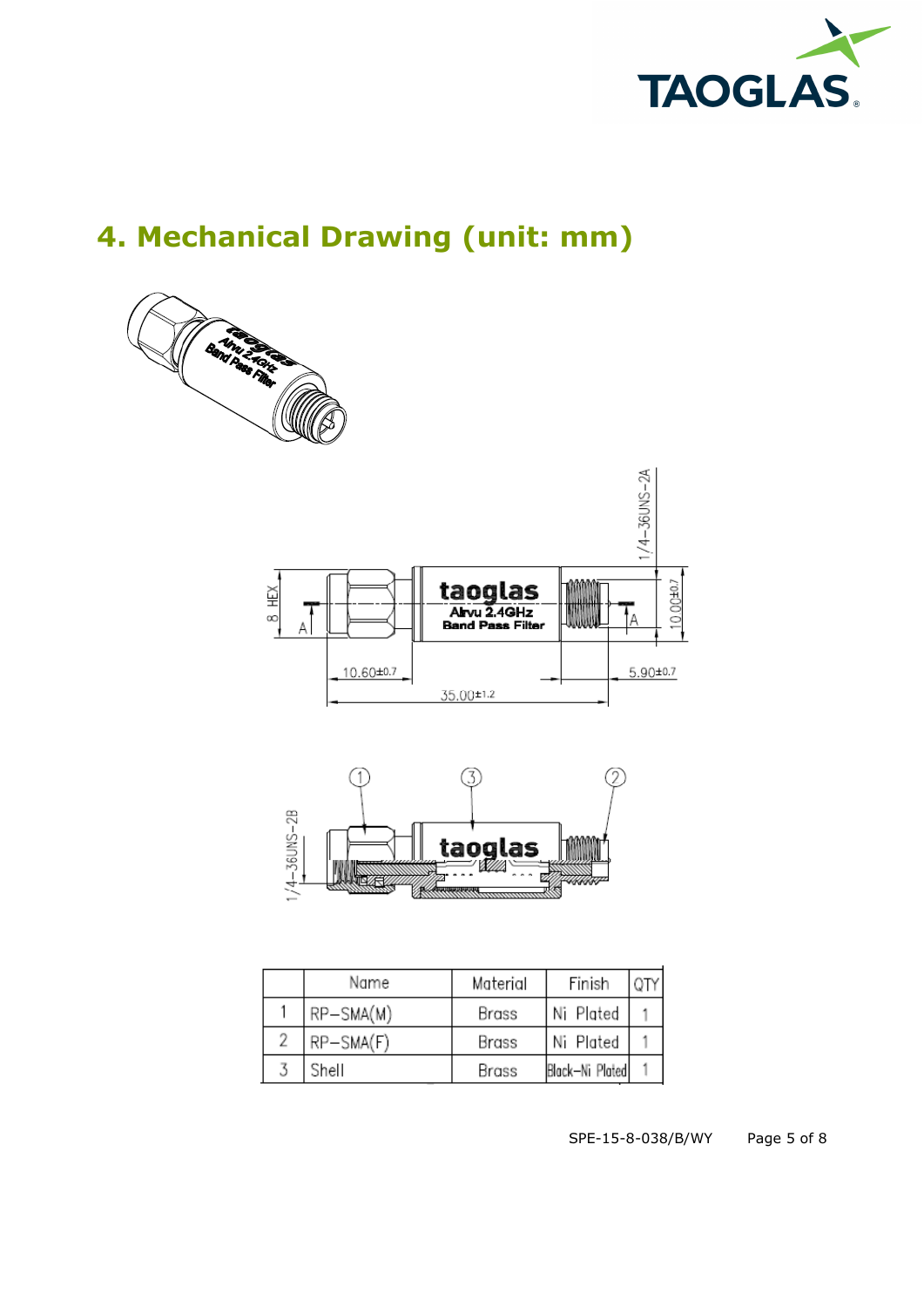

### **5. Packaging**

#### **BPF.24.01**

#### **Packaging Specifications**

36 pcs BPF.24.01 per tray (3 pcs Br + 24.0 Fee hay<br>
(3 pcs per section)<br>
Tray Dimensions - 257\*147\*17mm Total Weight - 375g

9 trays / 324 pcs per box<br>Box Dimensions - 260\*160\*100mm Weight - 3.4Kg

4 boxes / 1296 pcs per per carton<br>Carton Dimensions - 330\*280\*270mm Weight - 14Kg

Pallet Dimensions 1100\*1100\*1530mm 60 Cartons per pallet 12 Cartons per layer 5 Layers





#### SPE-15-8-038/B/WY Page 6 of 8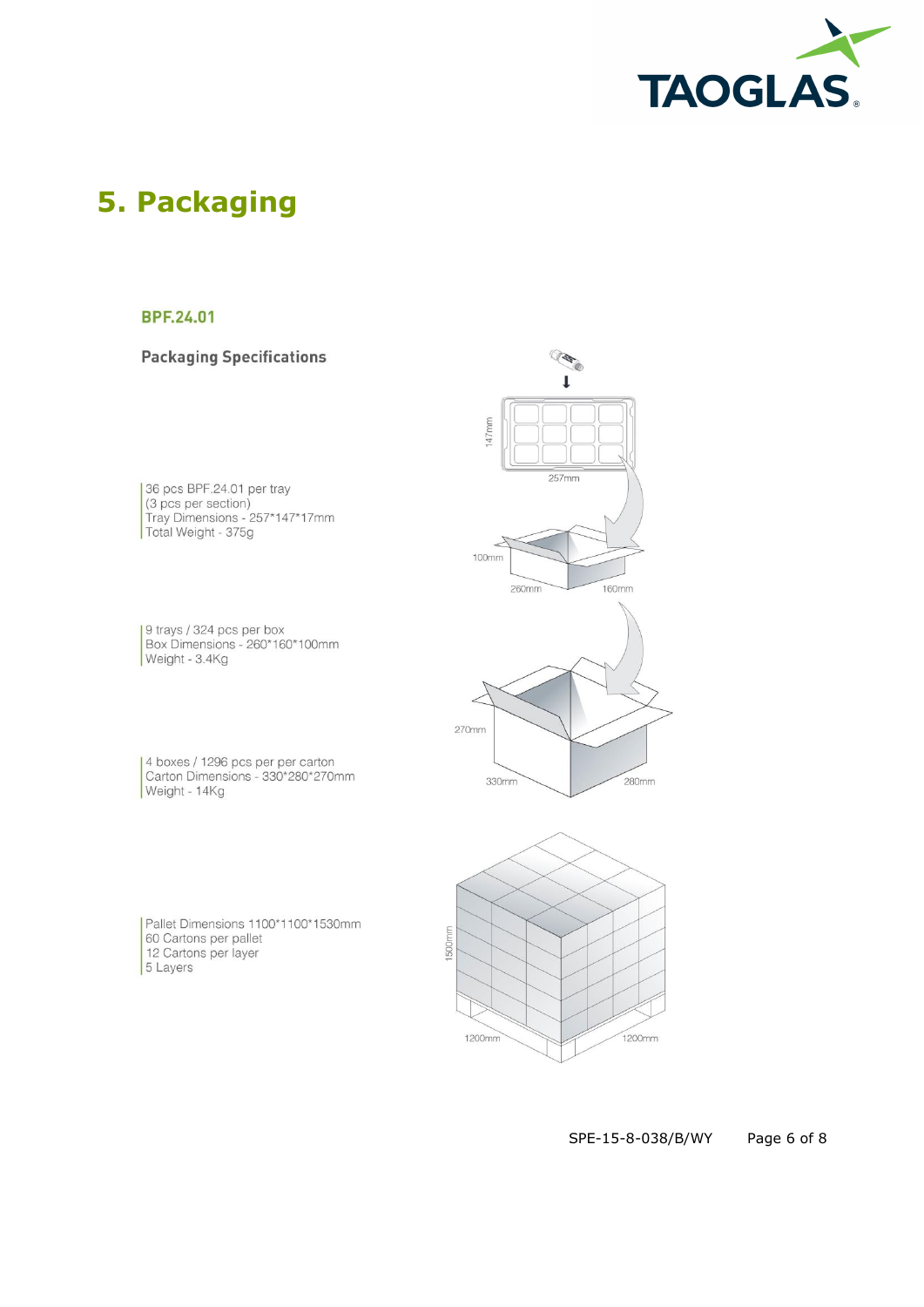

## **6. Installation Instructions**



**Torque Wrench 0.56N.m**

SPE-15-8-038/B/WY Page 7 of 8